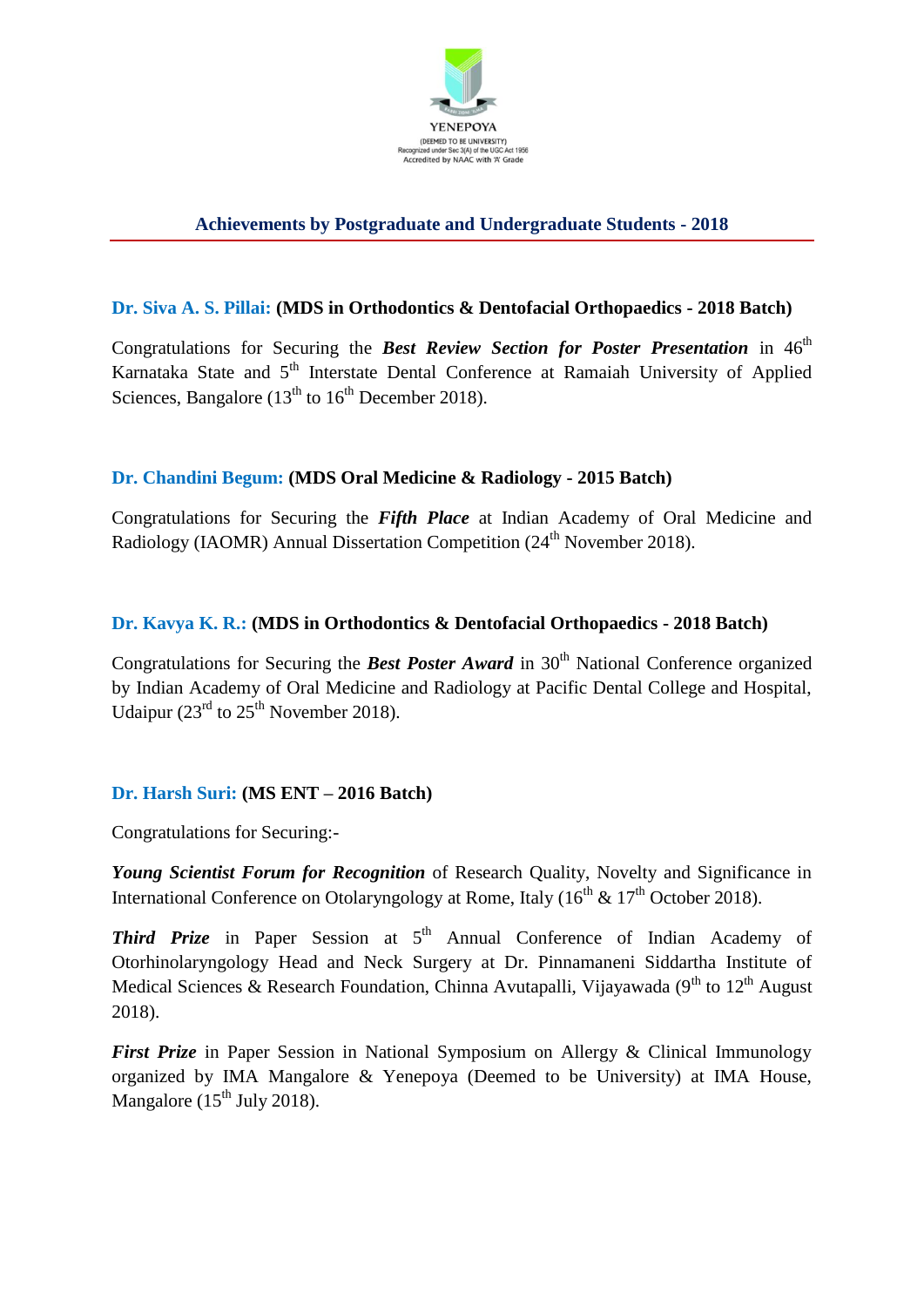

#### **Dr. Andrew Joseph Babu: (BDS – 2011 Batch)**

Congratulations for Securing the **Best Paper Award** at  $1<sup>st</sup>$  International and  $16<sup>th</sup>$  National Conference at SAGs Dr. Shyama Prasad Mukharjee Indoor Stadium, Goa (29<sup>th</sup> to 30<sup>th</sup>) September 2018).

#### **Mr. Aleef Ansar: (MDS Conservative Dentistry & Endodontics - 2016 Batch)**

Congratulations for Securing the **Best Scientific Paper Award** at 11<sup>th</sup> National Indian Society of Prosthodontics Restorative-Periodontics (ISPRP) Conference held at Mangalore  $(28<sup>th</sup>$  to 30<sup>th</sup> September 2018).

## **Ms. Fathima Farhana and Dr. Pooja M.: (MDS Conservative Dentistry & Endodontics - 2017 Batch)**

Congratulations for Securing the **Best Scientific Paper Award** at 11<sup>th</sup> National Indian Society of Prosthodontics Restorative-Periodontics (ISPRP) Conference held at Mangalore  $(28<sup>th</sup>$  to  $30<sup>th</sup>$  September 2018).

# **Dr. Mohammed Sanjeed and Dr. Kitty Elza Kuruvilla: (MDS Conservative Dentistry & Endodontics - 2016 Batch)**

Congratulations for Securing the **Best Scientific Paper** in 11<sup>th</sup> National Indian Society of Prosthodontics Restorative-Periodontics (ISPRP) Conference held at Mangalore ( $28<sup>th</sup>$  to  $30<sup>th</sup>$ September 2018).

#### **Dr. Adnan Sayeed: (MS General Surgery – 2017 Batch)**

Congratulations for Securing the *Best Poster Award* in Mid-Year Conference of Karnataka State Chapter - Association of Surgeons of India (KSC-ASI MIDCON 2018) at JSS Medical College, Mysuru  $(25^{th} \& 26^{th}$  August 2018).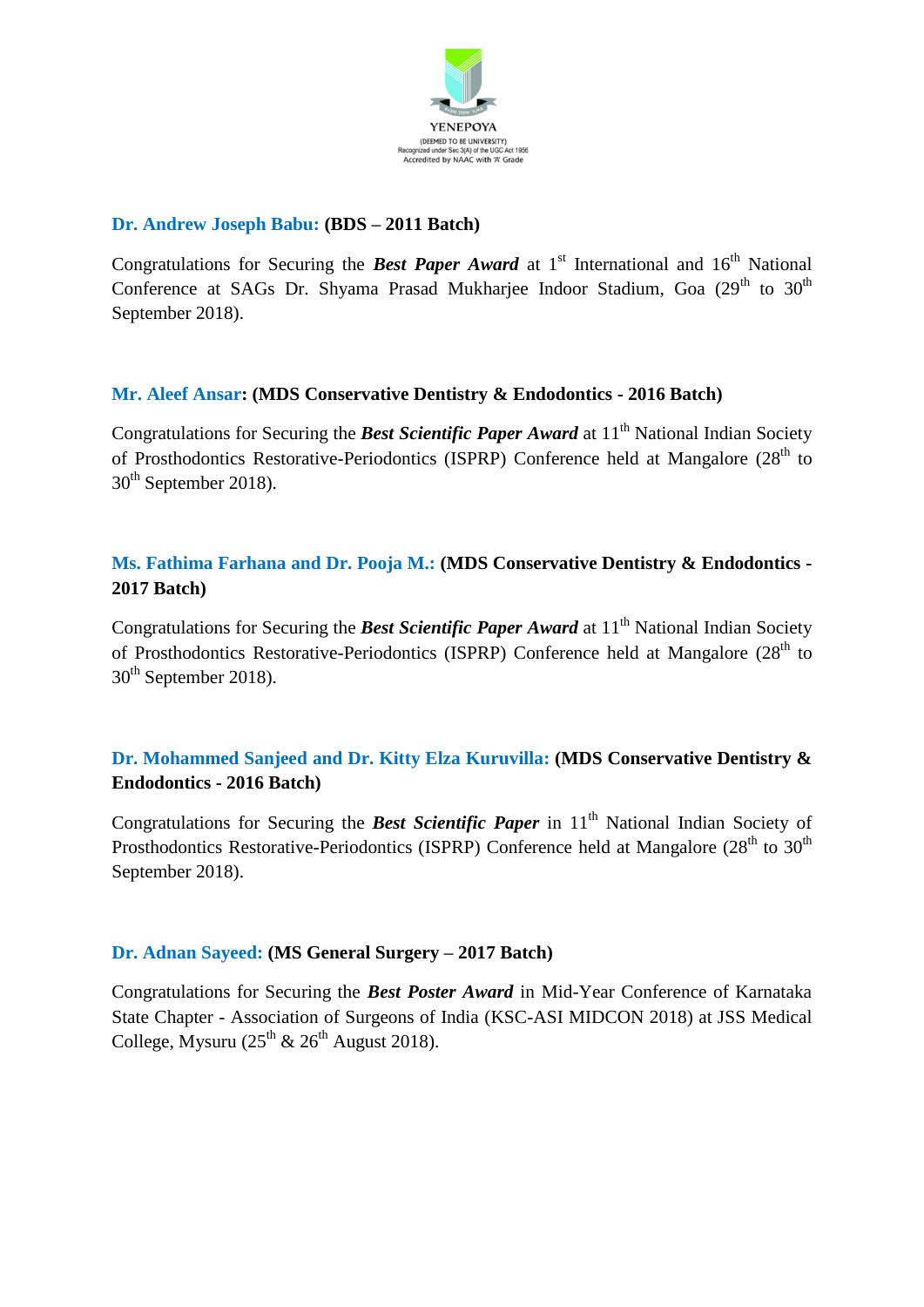

# **Dr. Rameesa Razak: (MDS Oral Medicine & Radiology - 2017 Batch)**

Congratulations for Securing the *Certificate of Merit* in National IAOMR PG Convention at Siddhartha Institute of Dental Sciences, Vijayawada (24<sup>th</sup> & 25<sup>th</sup> August 2018).

## **Ms. Sushma H. P.: (MBBS - 2014 Batch)**

Congratulations for Securing the *Third Prize* in Paper presentation at ILLUMINATI - 2018 Undergraduate Conference, Armed Forces Medical College, Pune  $(10<sup>th</sup>$  to  $12<sup>th</sup>$  August 2018).

## **Dr. Saba Basir: (MD Pathology - 2017 Batch)**

Congratulations for Securing the *First Prize* for Poster Presentation in National Symposium on Cancer Prevention and Control by Health Promotion and Early Detection organized by TATA Trust and Yenepoya Medical College (Deemed to be University), Mangalore (24<sup>th</sup>) April 2018).

#### **Dr. Rohini Dhanya: (MD Pathology - 2017 Batch)**

Congratulations for Securing the *Second Place for Poster Presentation* in National Symposium on Cancer Prevention and Control by Health Promotion and Early Detection organized by TATA Trust and Yenepoya Medical College (Deemed to be University), Mangalore  $(24<sup>th</sup>$  April 2018).

#### **Ms. Anita D'Souza: (MDS Conservative Dentistry & Endodontics - 2017 Batch)**

Congratulations for Securing the *Second Prize* for Paper Presentation in CONS- ENDO DAY 2018 organized by Indian Association of Conservative Dentistry and Endodontics at A.B. Shetty Memorial Institute of Dental Science, Mangalore (5<sup>th</sup> March 2018).

#### **Ms. Vineesha Chandran: (MPT - 2016 Batch)**

Congratulations for Securing the *First Place* in Paper Presentation at National Conference on 'Physio Connect' at Alva's College of Physiotherapy and Research Centre, Moodbidri (24<sup>th</sup> February 2018).